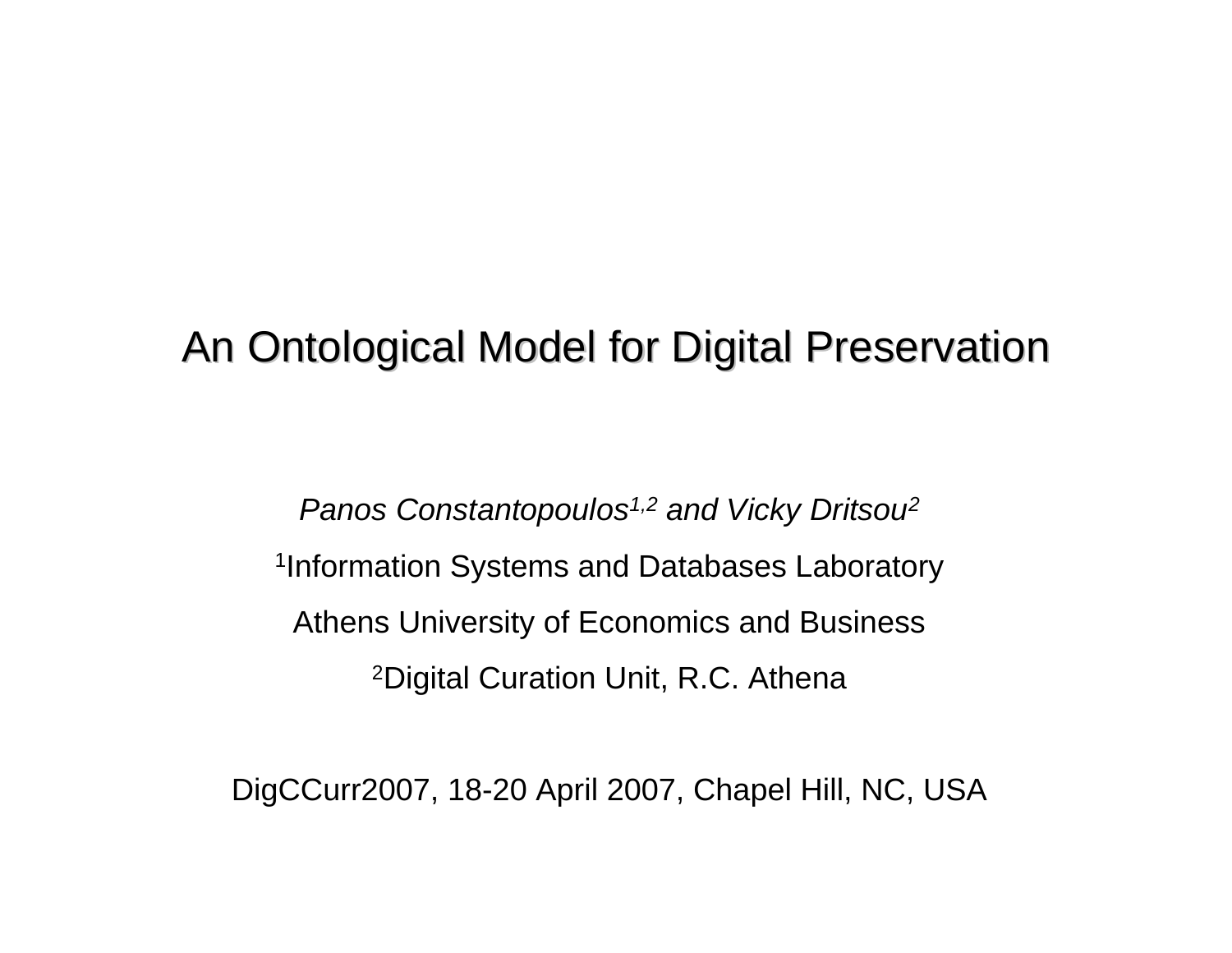### Digital preservation - 1

- • Two kinds of perils face digital content
	- *Physical*: destruction of file systems, corruption of digital media, fire, earthquake
	- *Technological*: obsolete and incompatible systems, software, formats
- • Physical perils are more straightforward to address
	- multiple copies of digital content:
		- On different media
		- $\bullet$ At different geographic locations
- • Technological hazards require a more complex policy
	- preservation strategies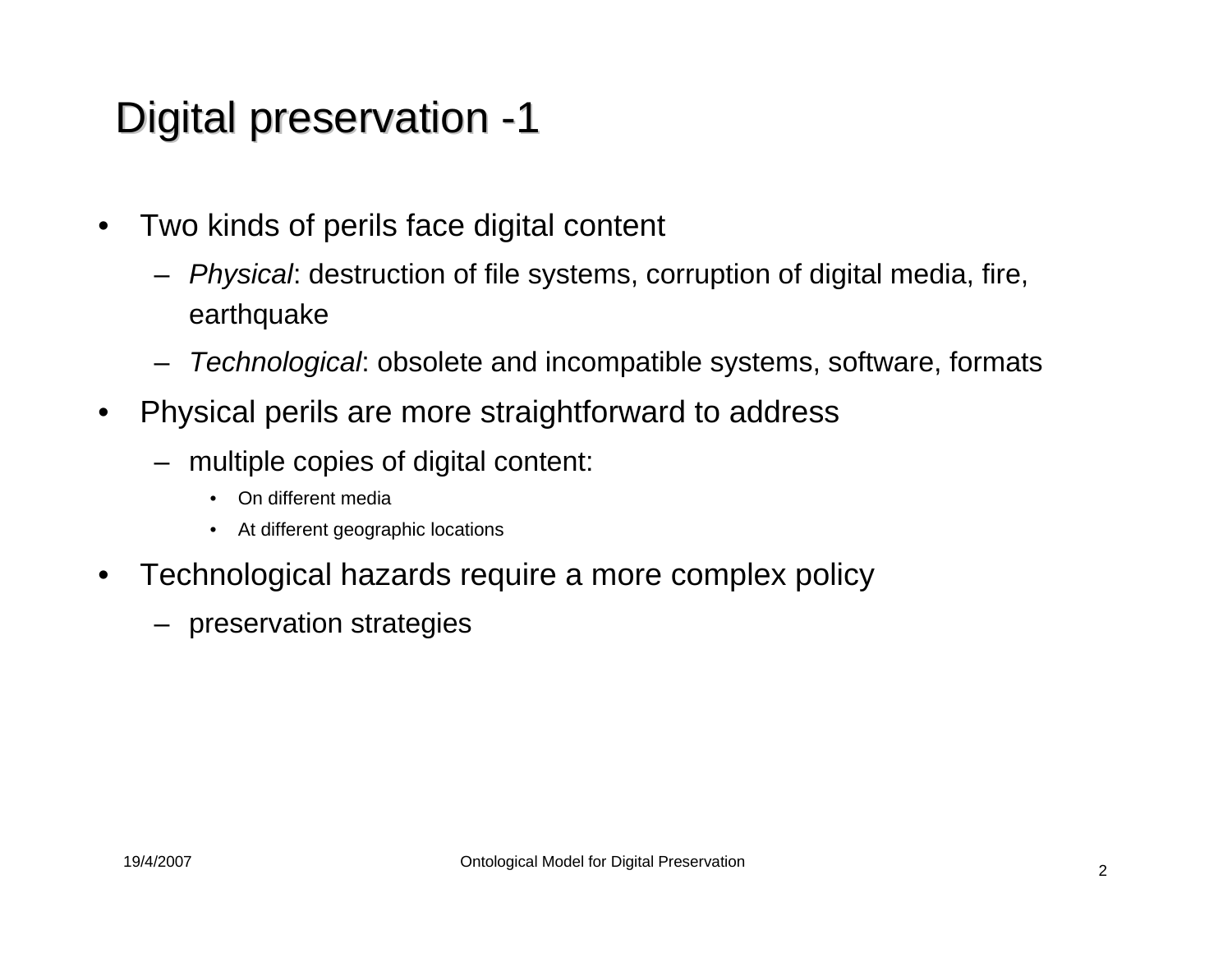### Digital preservation - 2

- • Digital preservation strategies for technological hazards
	- Information migration
	- Technology emulation
	- Technology preservation
	- Backwards compatibility
	- Reliance on standards
	- Encapsulation
	- Transformation to non-digital form
	- Digital archeology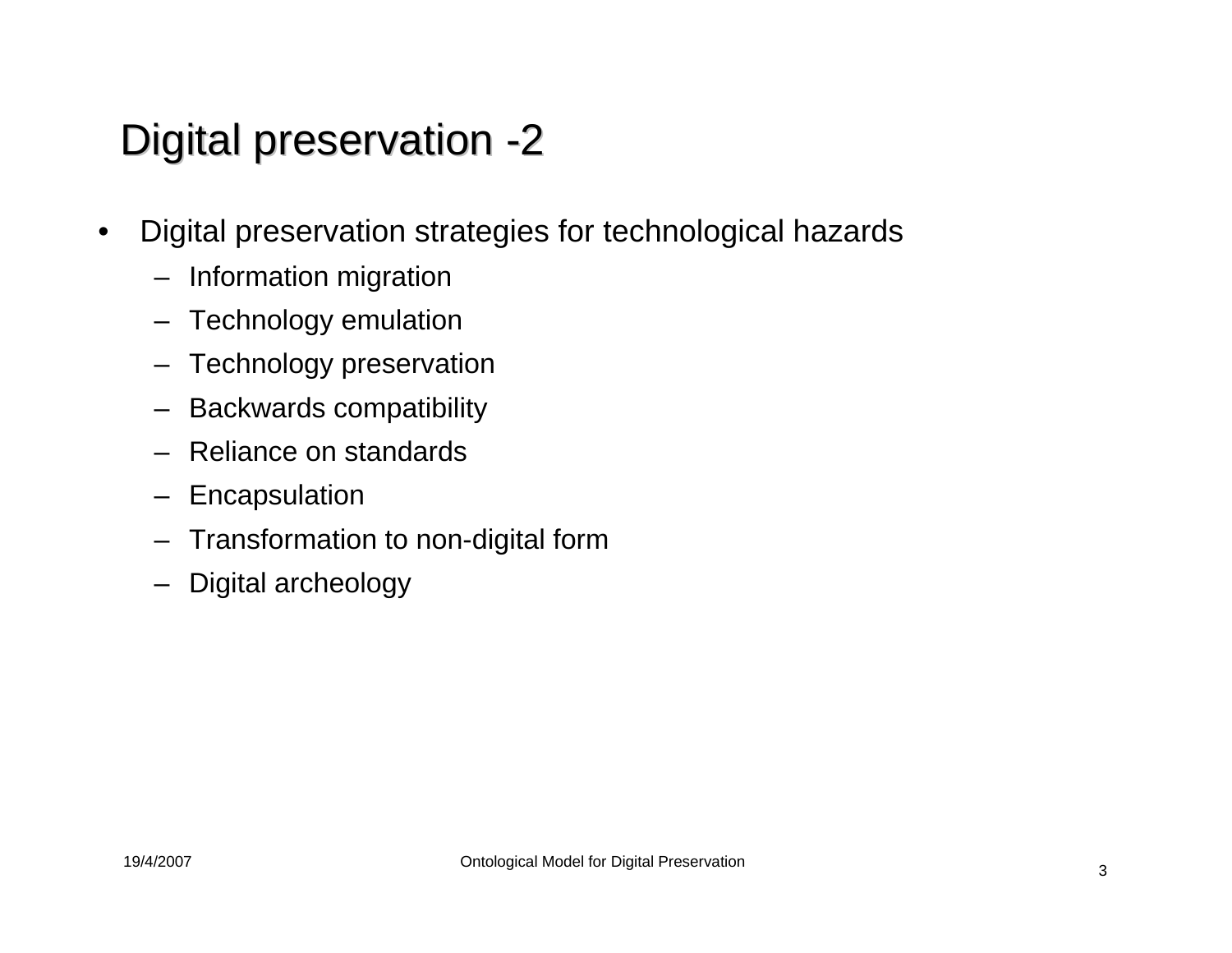## Metadata

- $\bullet$  Preservation strategies usually require some information to be collected and stored: *metadata*
- $\bullet$  Metadata kinds
	- Descriptive
	- Structural
	- Administrative
- $\bullet$ Several metadata sets for preservation exist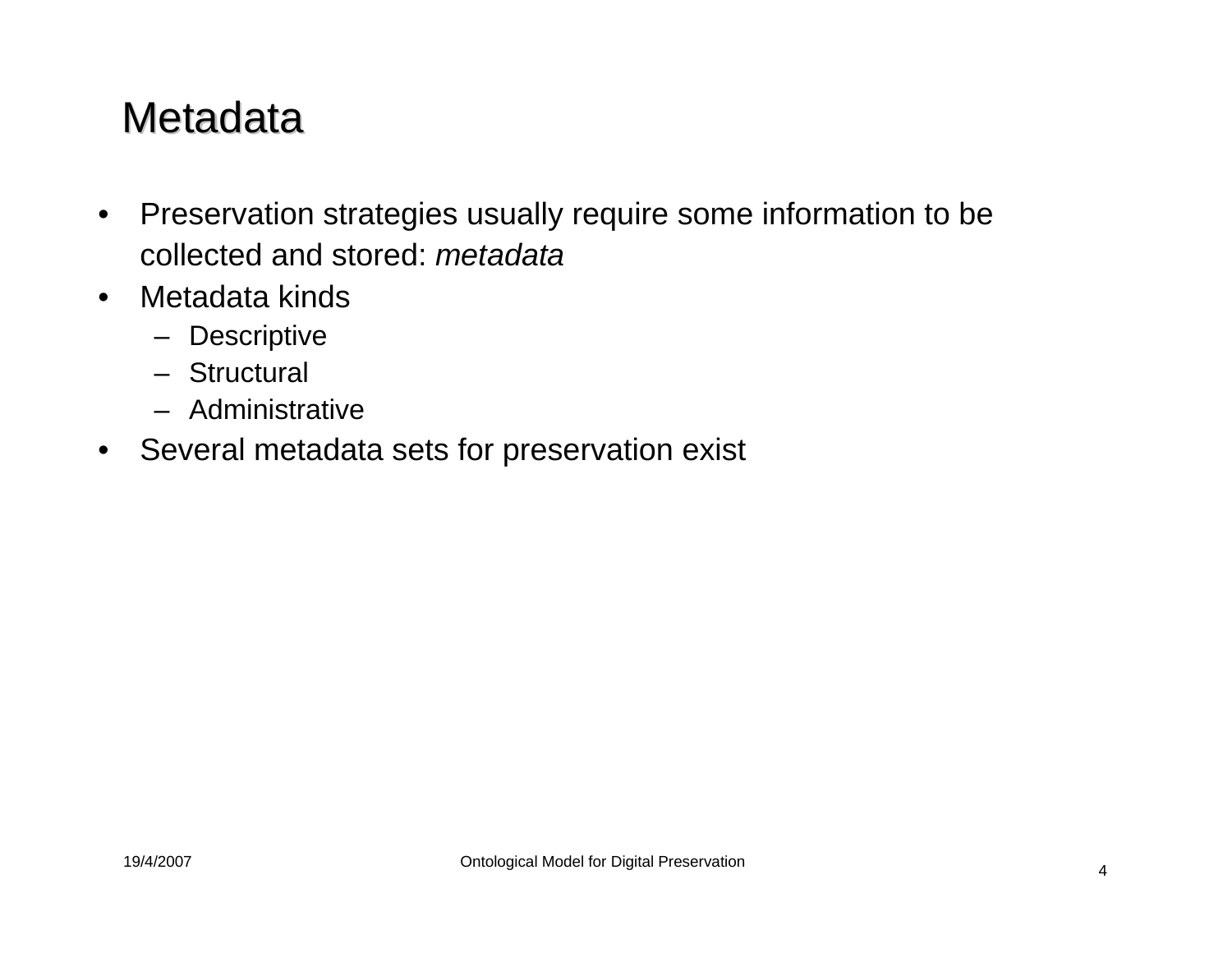### Preservation metadata sets

- • We have focused on five widely known ones:
	- Dublin Core
	- Open Archival Information Systems (OAIS)
	- Curl Exemplars Digital Archives (CEDARS)
	- Pittsburgh Project
	- National Library of Australia (NLA)
- •**Discussion** 
	- DC: Access-oriented, inadequate
	- OAIS, CEDARS: very detailed, difficult to use
	- PP: detailed, necessary/optional elements, use instructions
	- NLA: Structured elements, object types
	- None contains inter-related concepts (element lists)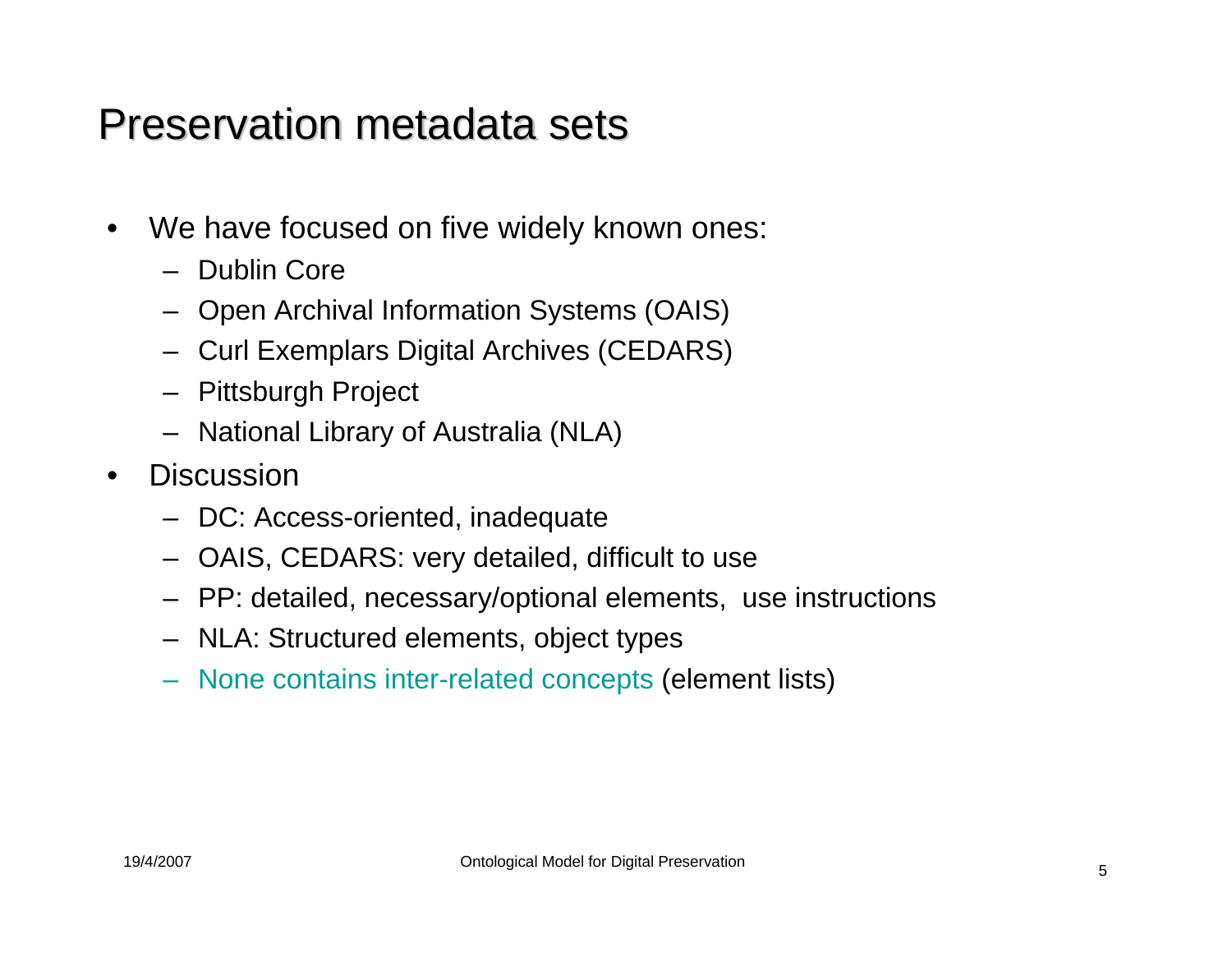# A conceptual model for preservation A conceptual model for preservation

- •Motivation:
	- Documenting preservation activity at a finer semantic grain than unary property assignment can support useful inferences.
		- In cultural documentation this issue has been addressed.
	- Preserved digital objects can be considered as cultural objects themselves, therefore digital preservation is the counterpart of preserving collections of objects.
- • Approach:
	- Define a preservation conceptual model compatible with CIDOC CRM / ISO 21127, the cultural domain ontology.
	- Ensure that the model covers the information requirements emerging from comparing the above proposed metadata sets.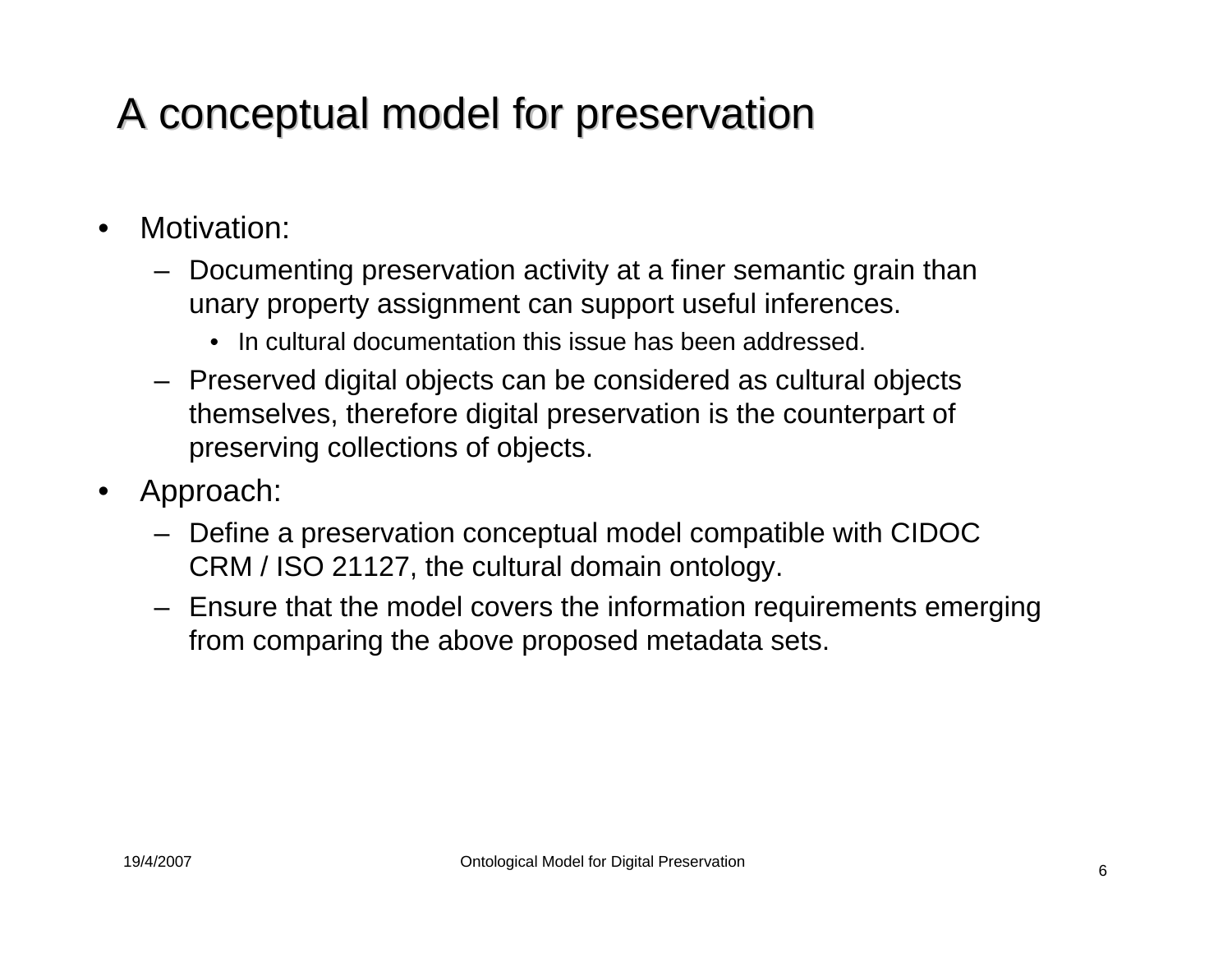# CIDOC CRM: general structure

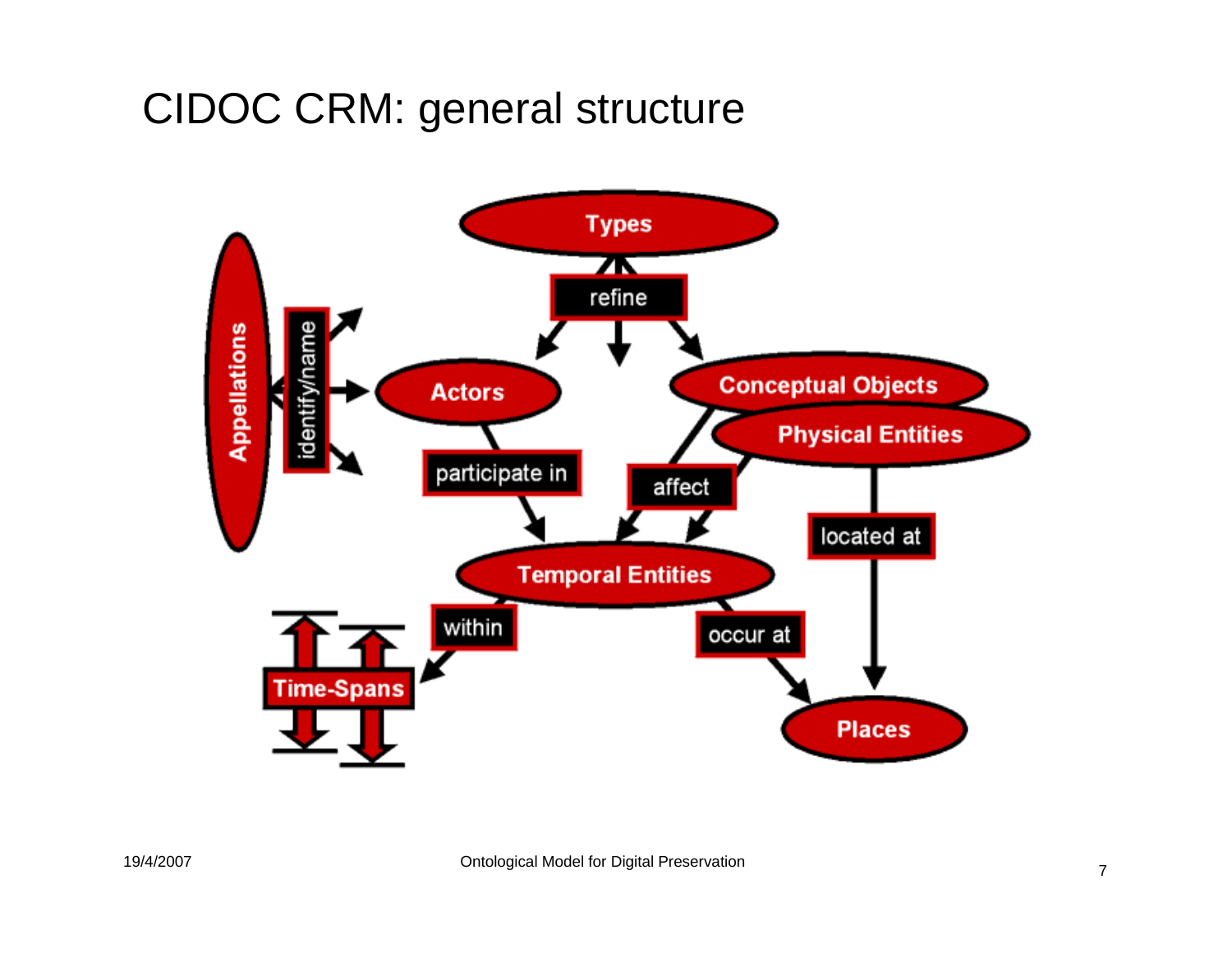# Reasoning over ontology-based knowledge networks

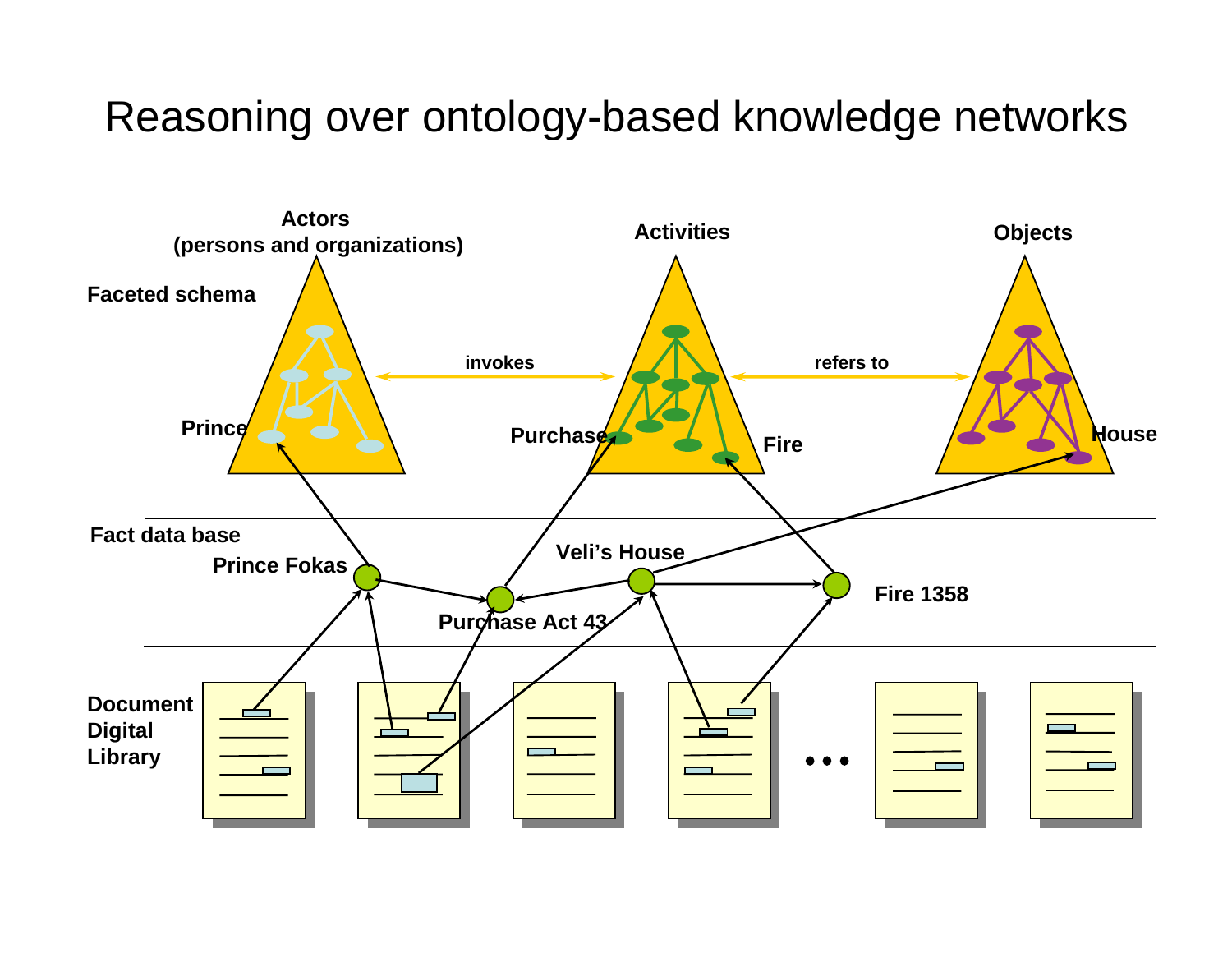# Modelling

- • The following metadata elements are represented as entities in the model:
	- Title
	- Identifier
	- Subject Right
	- Language Actor
	- –
	- Format-
	- Technical Equipment
- •Relations between entities
- • Model elements declared as subclasses of appropriate CIDOC CRM classes.
- A few elements are not derived from CIDOC CRM.
- • An application ontology for digital preservation
	- Independent from preservation strategy
- Information Carrier
- Activity
- 
- 
- Effect

- History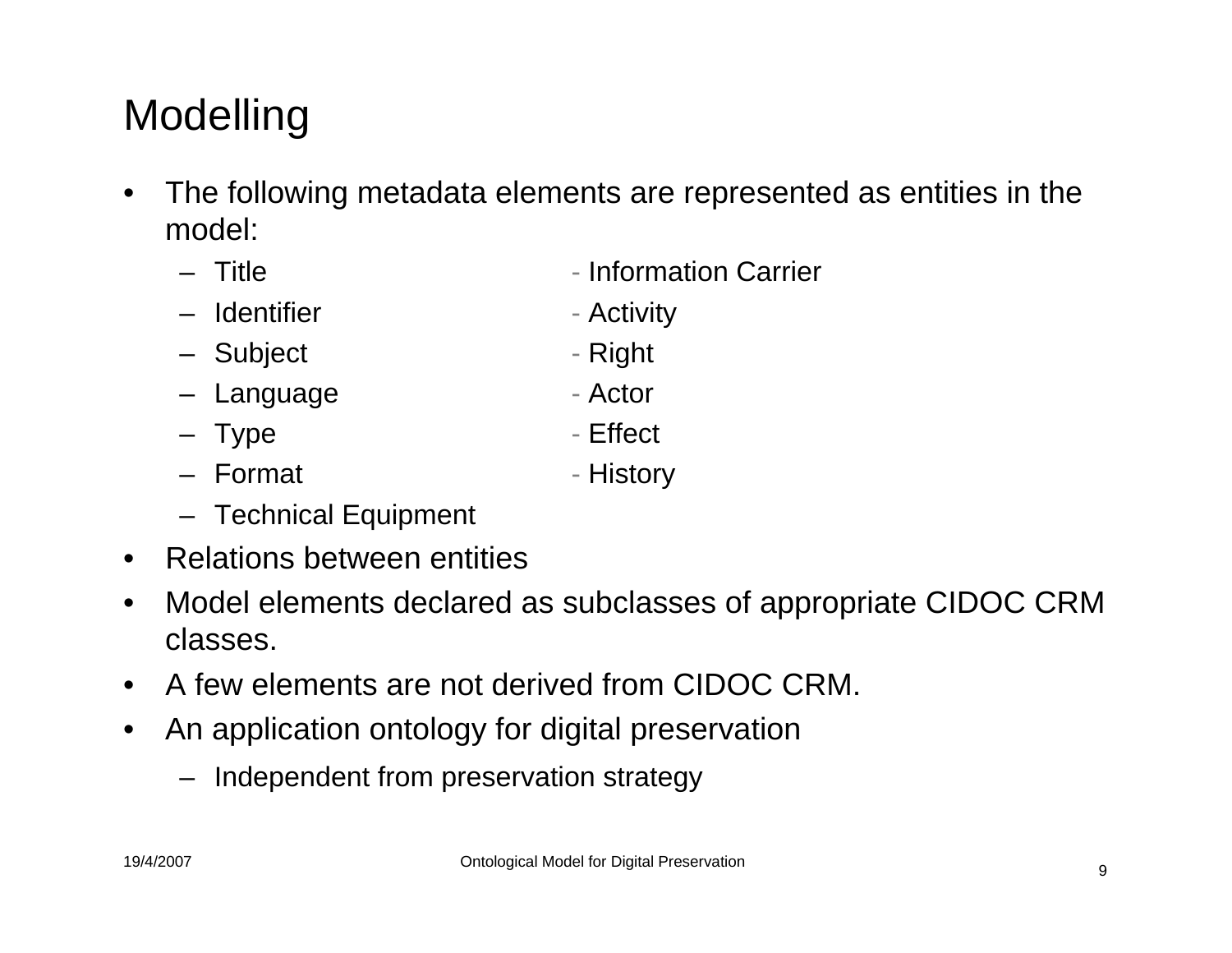### Model concepts - 1

- • Main concept: Digital Object
	- Subclass of E73 Information Object
	- Has attributes: Title, Subject, Type, Size, Identifier, Language, Digital Content
		- Identifiers may be local or global (unique)
		- •Digital Content allows separation of content from descriptive/administrative aspects
	- Stored in an Information Carrier
	- Digital Objects can consist of other digital objects (Complex Object)
	- $\,$   $_{\rm TYP}$ e: image, text, sound, multimedia,…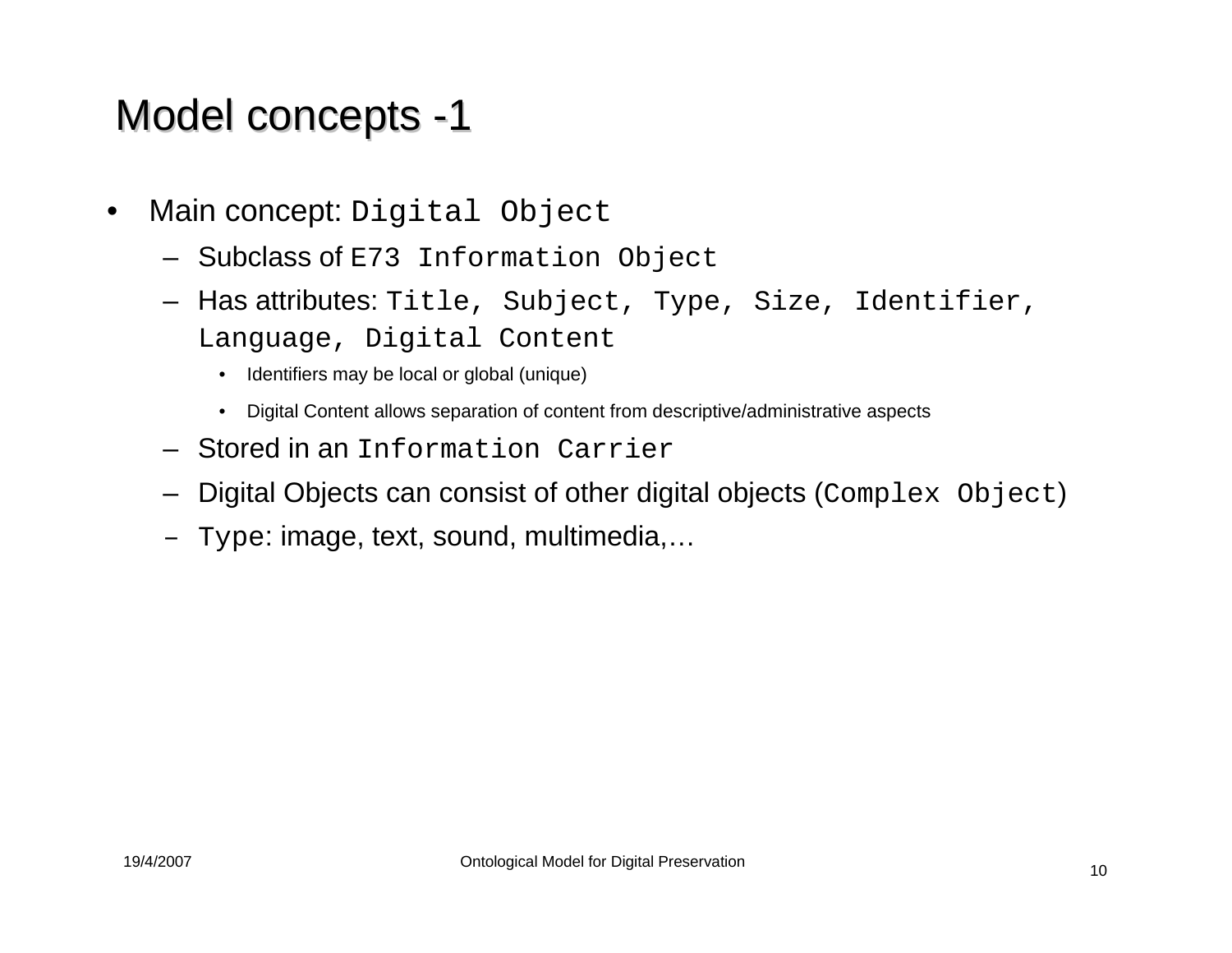### Schema - 1

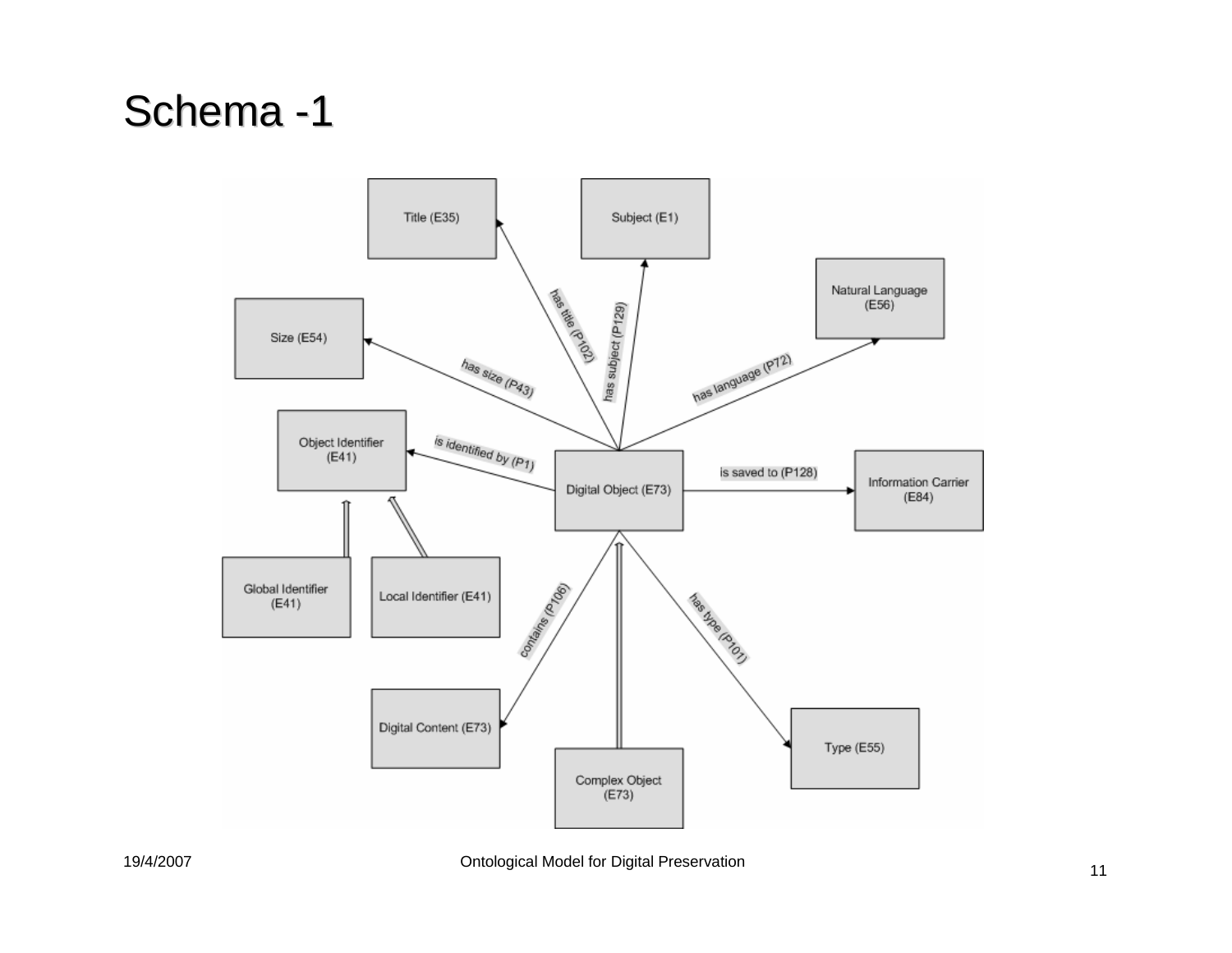#### Model concepts - 2

- Activities have digital objects as input and output, are carried out by Actors and are subject to Rights
- Activity types:
	- Create
	- Delete
	- Modify
	- Alter
	- Copy
	- Read
		- In all of them, except Read and Deletion, the output is a new object
- • The sequence of performed Activities is recorded by previous and documented in History
- • Effects can be used as a space-saving device when versions need not be kept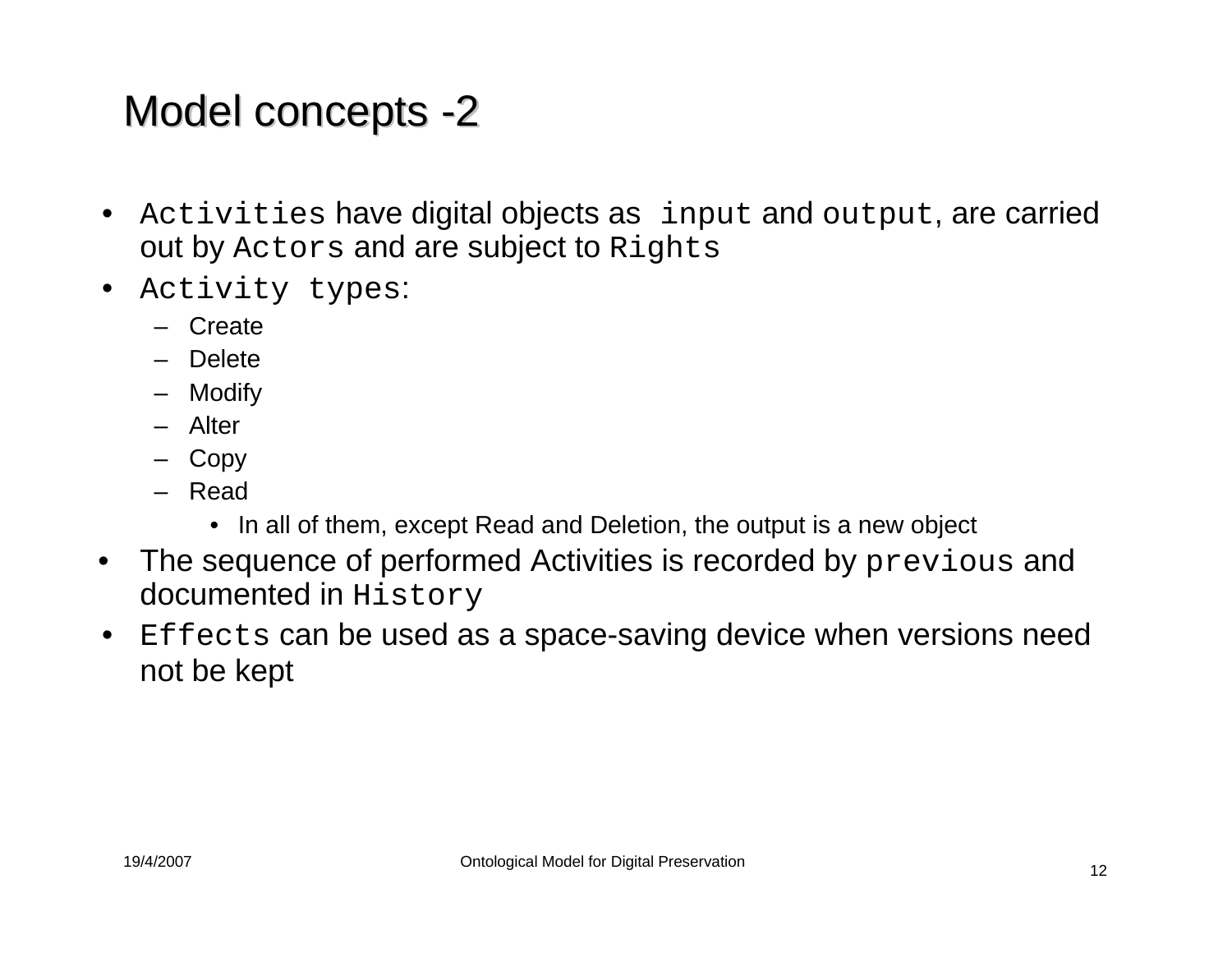### Schema - 2

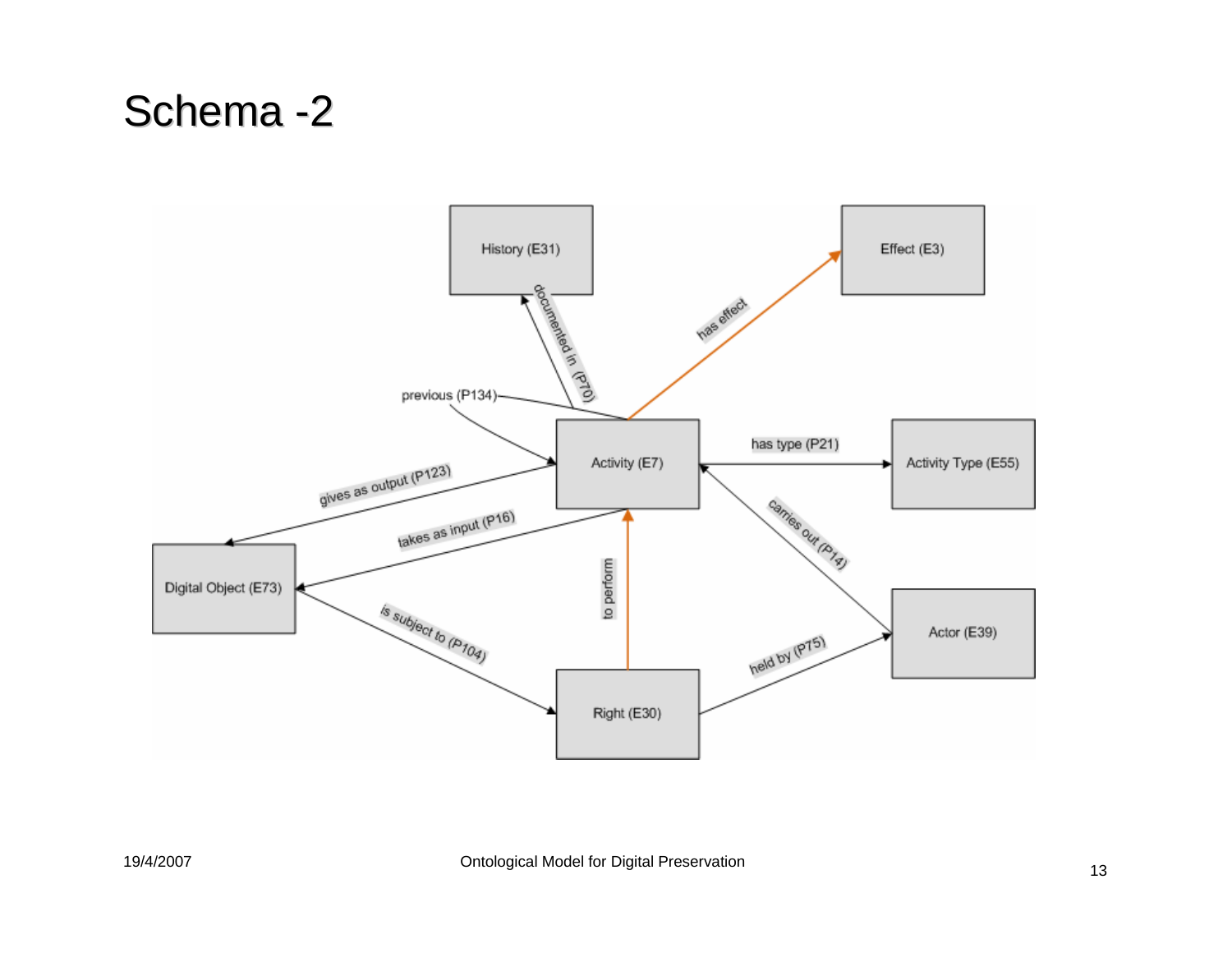#### Model concepts - 3

- •Each object follows a specific Format
	- $-$  This Format is supported by specific <code>Software products</code>
- $\bullet$  Activities require the appropriate Technical Equipment to be performed (Software, Hardware )
	- These are all specializations of E71 Man-Made Thing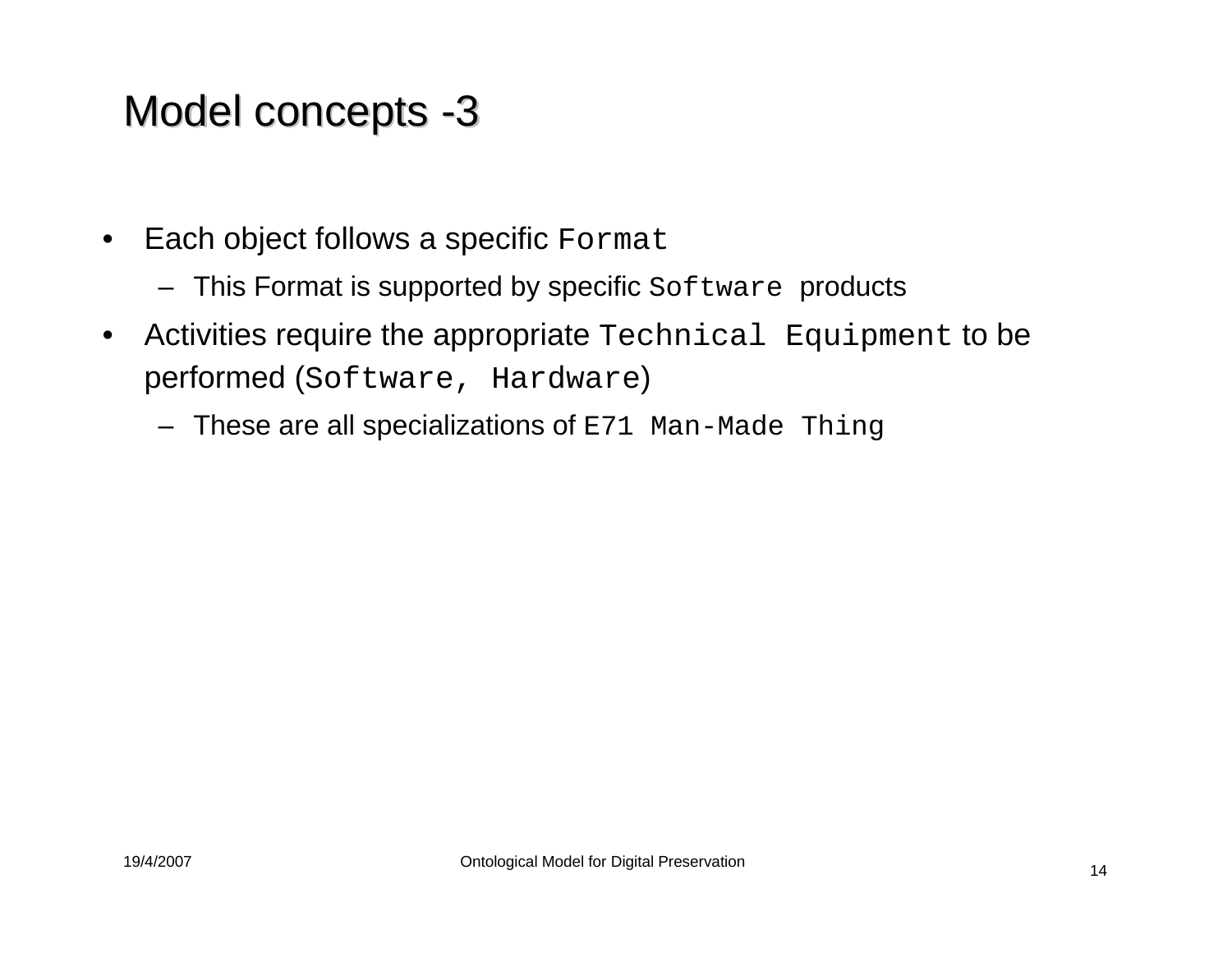#### Schema - 3

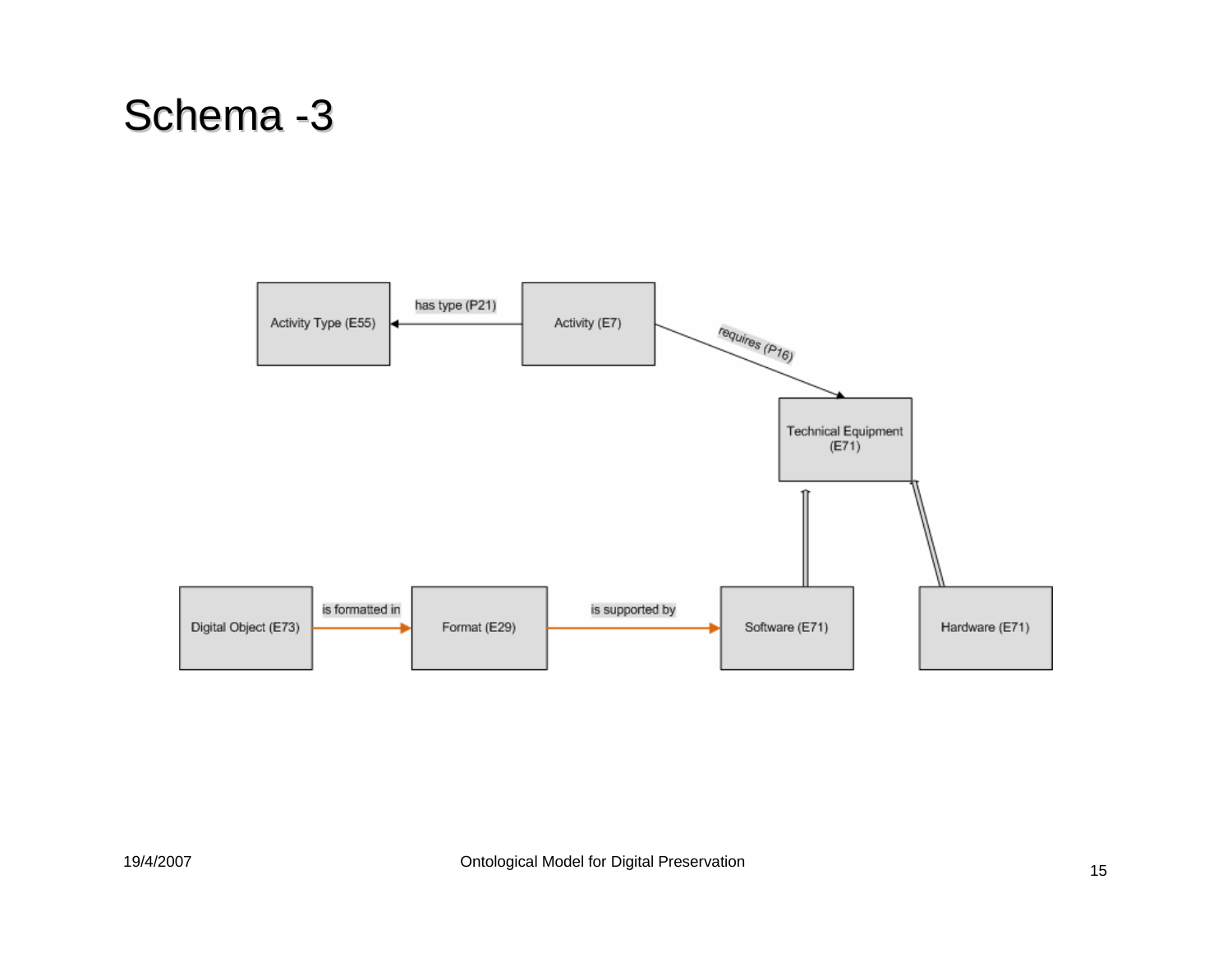## The complete model

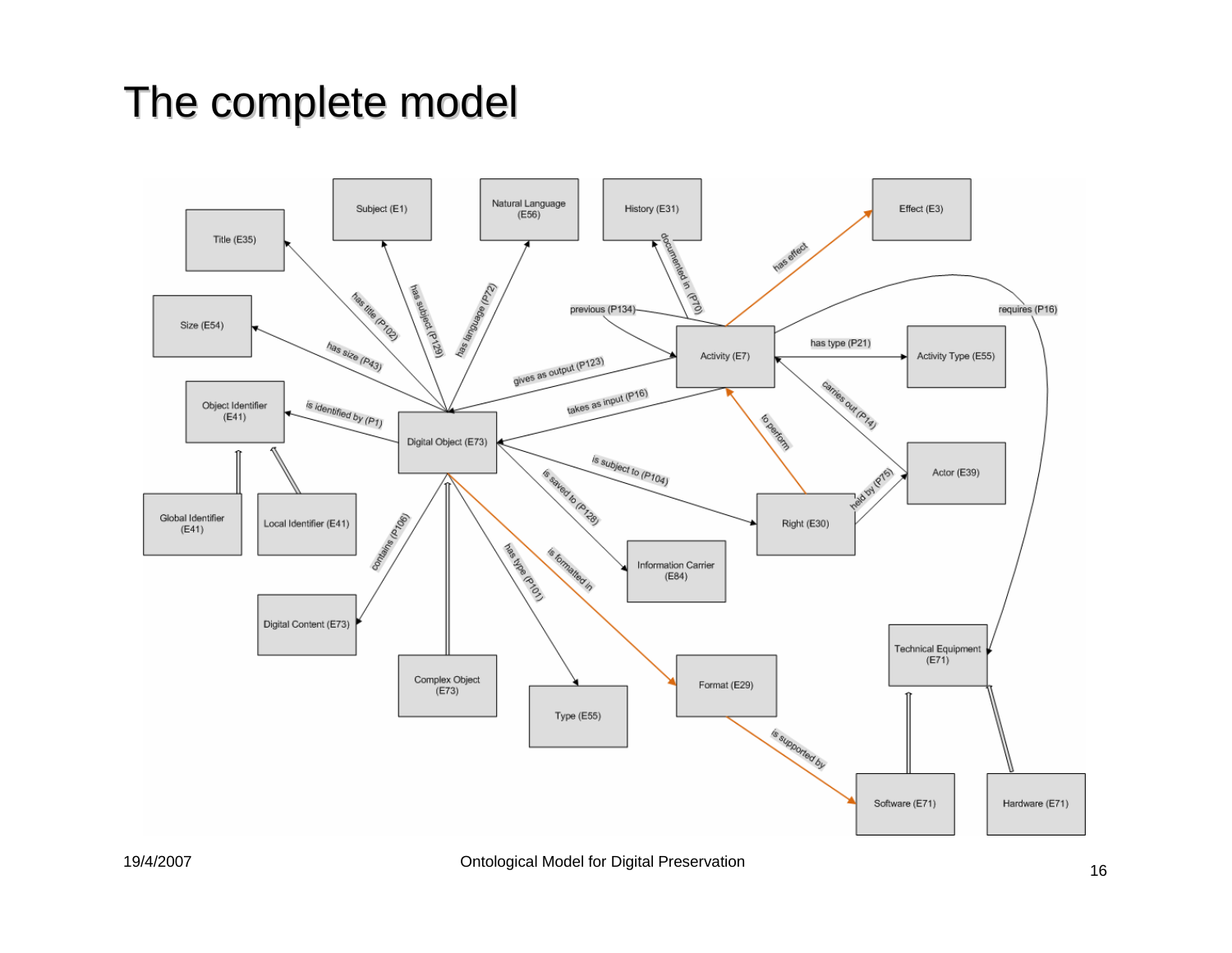# Model entities and parent CIDOC CRM concepts

| Preservation Model Entity  | Parent CIDOC CRM Entity |  |
|----------------------------|-------------------------|--|
| Digital Object             | E73 Information Object  |  |
| - Complex Object           | E73 Information Object  |  |
| Digital Content            | E73 Information Object  |  |
| Object Identifier          | E41 Appellation         |  |
| - Global Identifier        | E41 Appellation         |  |
| - Local Identifier         | E41 Appellation         |  |
| Size                       | E54 Dimension           |  |
| Title                      | E35 Title               |  |
| Subject                    | E1 CRM Entity           |  |
| Natural Language           | E56 Language            |  |
| Type                       | E55 Type                |  |
| Format                     | E29 Design or Procedure |  |
| <b>Information Carrier</b> | E84 Information Carrier |  |
| <b>Technical Equipment</b> | E71 Man-Made Stuff      |  |
| - Software                 | E71 Man-Made Stuff      |  |
| - Hardware                 | E71 Man-Made Stuff      |  |
| Activity                   | E7 Activity             |  |
| Activity Type              | E55 Type                |  |
| Actor                      | E39 Actor               |  |
| Right                      | E30 Right               |  |
| Effect                     | E3 Condition State      |  |
| History                    | E31 Document            |  |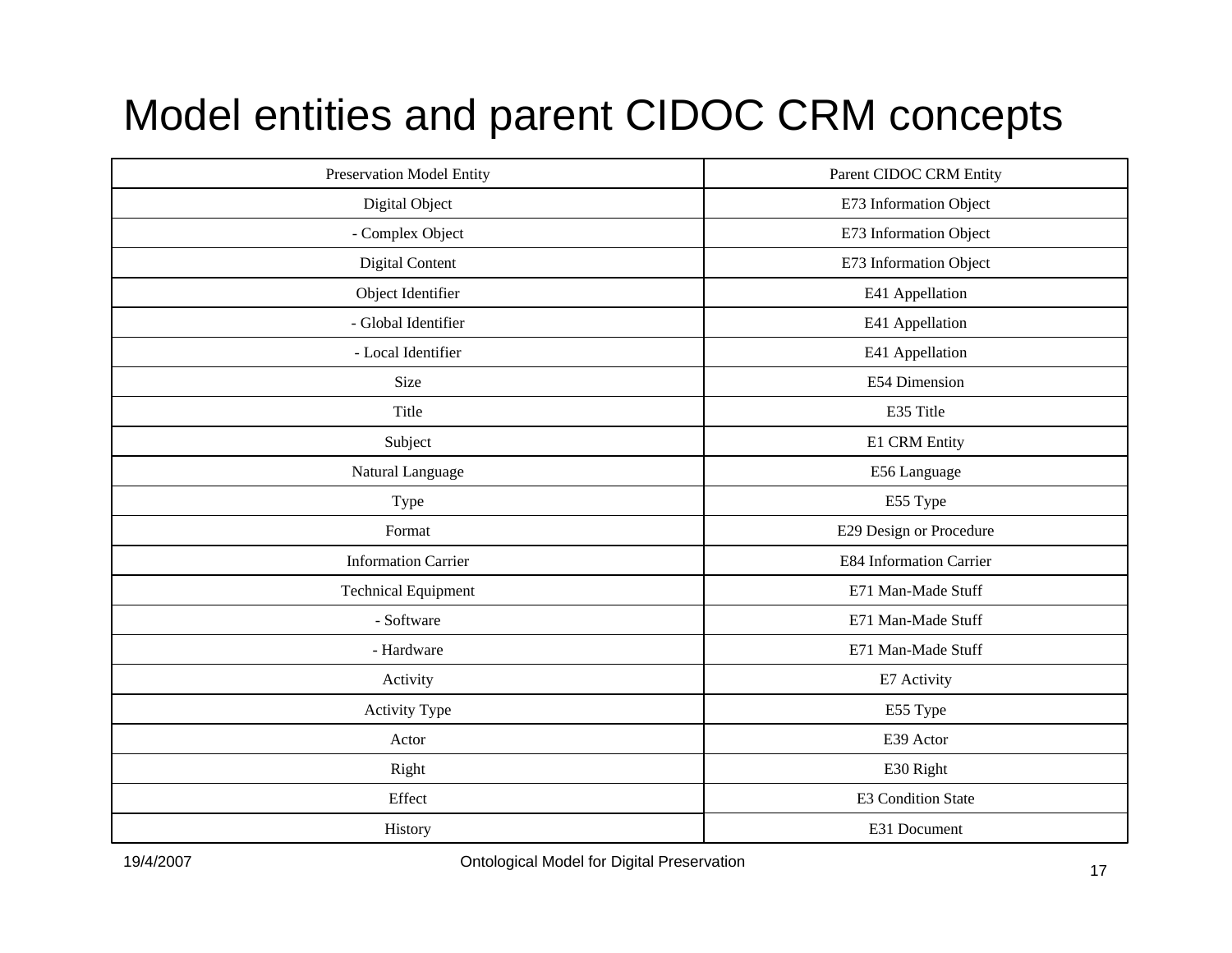| Property Name    | Domain         | Range                      | Parent CIDOC CRM Property                                                              |
|------------------|----------------|----------------------------|----------------------------------------------------------------------------------------|
| contains         | Digital Object | Digital Content            | E73 Information Object. P106 is composed of (forms part<br>of): E73 Information Object |
| is identified by | Digital Object | Object Identifier          | E1 CRM Entity. P1 is identified by (identifies): E41<br>Appellation                    |
| has size         | Digital Object | Object Identifier          | E70 Stuff. P43 has dimension (is dimension of): E54<br>Dimension                       |
| has title        | Digital Object | Title                      | E71 Man-Made Stuff. P102 has title (is title of): E35 Title                            |
| has subject      | Digital Object | Subject                    | E73 Information Object. P129 is about (is subject of): E1<br><b>CRM</b> Entity         |
| has language     | Digital Object | Natural Language           | E33 Linguistic Object. P72 has language (is language of):<br>E56 Language              |
| has type         | Digital Object | Type                       | E70 Stuff. P101 had as general use (was use of): E55 Type                              |
| is saved to      | Digital Object | <b>Information Carrier</b> | E24 Physical Man-Made Stuff. P128 carries (is carried by):<br>E73 Information Object   |
| is formatted in  | Digital Object | Format                     | $---$                                                                                  |
| is supported by  | Format         | Software                   | $\sim$                                                                                 |
| carries out      | Actor          | Activity                   | E7 Activity. P14 carried out by (performed): E39 Actor                                 |
| is subject to    | Digital Object | Right                      | E72 Legal Object. P104 is subject to (applies to): E30<br>Right                        |
| held by          | Right          | Actor                      | E39 Actor. P75 possesses (is possessed by): E30 Right                                  |
| to perform       | Right          | Activity                   | $-$                                                                                    |
| takes as input   | Activity       | Digital Object             | E7 Activity. P16 used specific object (was used for): E70<br>Stuff                     |
| gives as output  | Activity       | Digital Object             | E81 Transformation. P123 resulted in (resulted from): E77<br>Persistent Item           |
| hat type         | Activity       | Activity Type              | E7 Activity. P21 had general purpose (was purpose of):<br>E55 Type                     |
| requires         | Activity       | <b>Technical Equipment</b> | E7 Activity. P16 used specific object (was used for): E70<br>Stuff                     |
| has effect       | Activity       | Effect                     | $\overline{a}$                                                                         |
| previous         | Activity       | Activity                   | E7 Activity. P134 continued (was continued by): E7<br>Activity                         |
| documented in    | previous       | History                    | E31 Document. P70 documents (is documented in): E1<br><b>CRM</b> Entity                |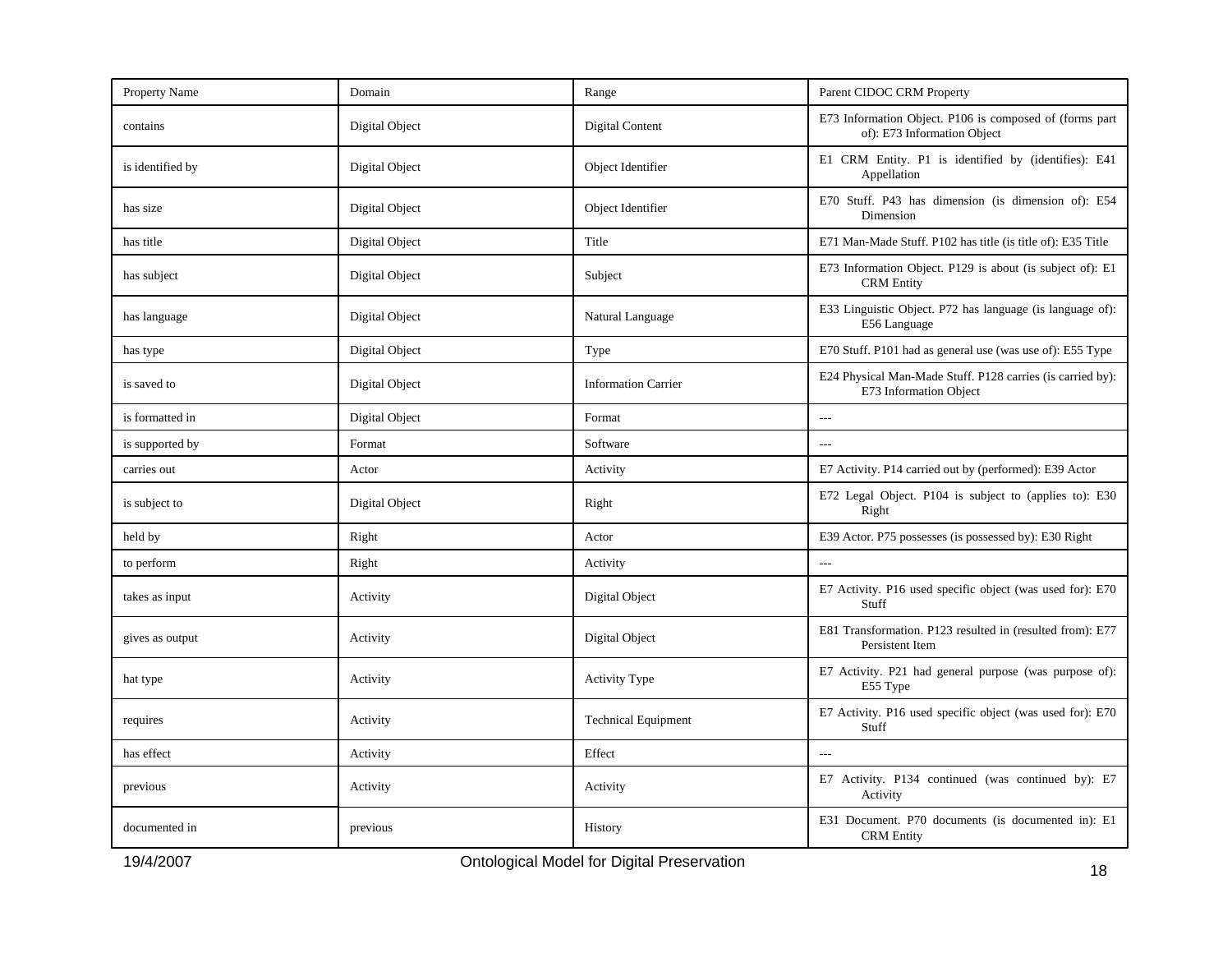# Conclusion

- •Metadata elements drawn from existing metadata sets
- • Conceptual model for digital preservation
	- Previous works included only lists of metadata elements
	- Extensible as needed
- $\bullet$ Compatible with CIDOC CRM

Digital objects as

- digital surrogates of non-digital objects
- cultural objects by themselves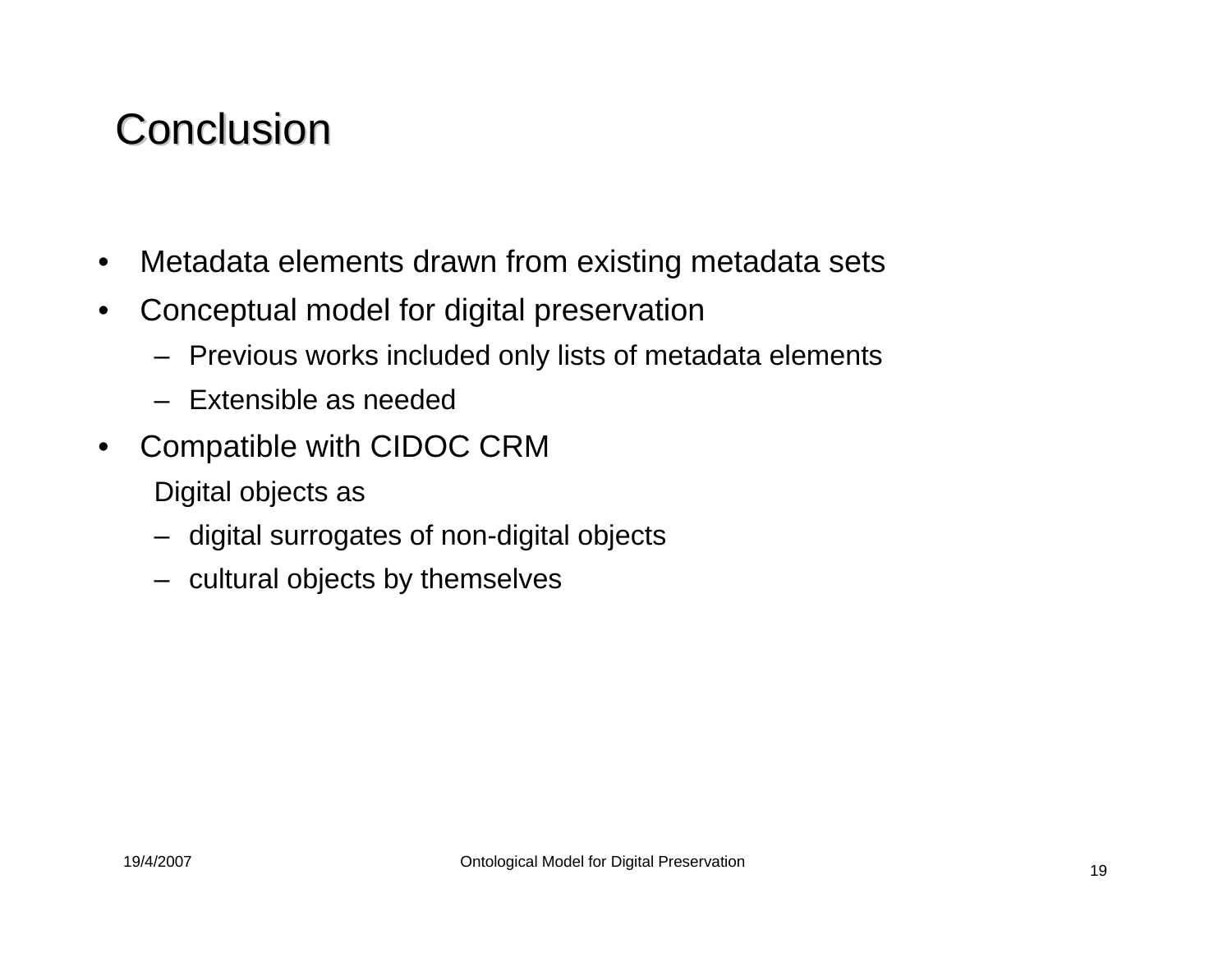# Further work

- $\bullet$  Historical processes:
	- interpretation
	- CIDOC CRM domain of application
- $\bullet$  Preservation processes:
	- decision and production processes
	- Prescription and monitoring
- $\triangleright$  Explore differences in modelling requirements